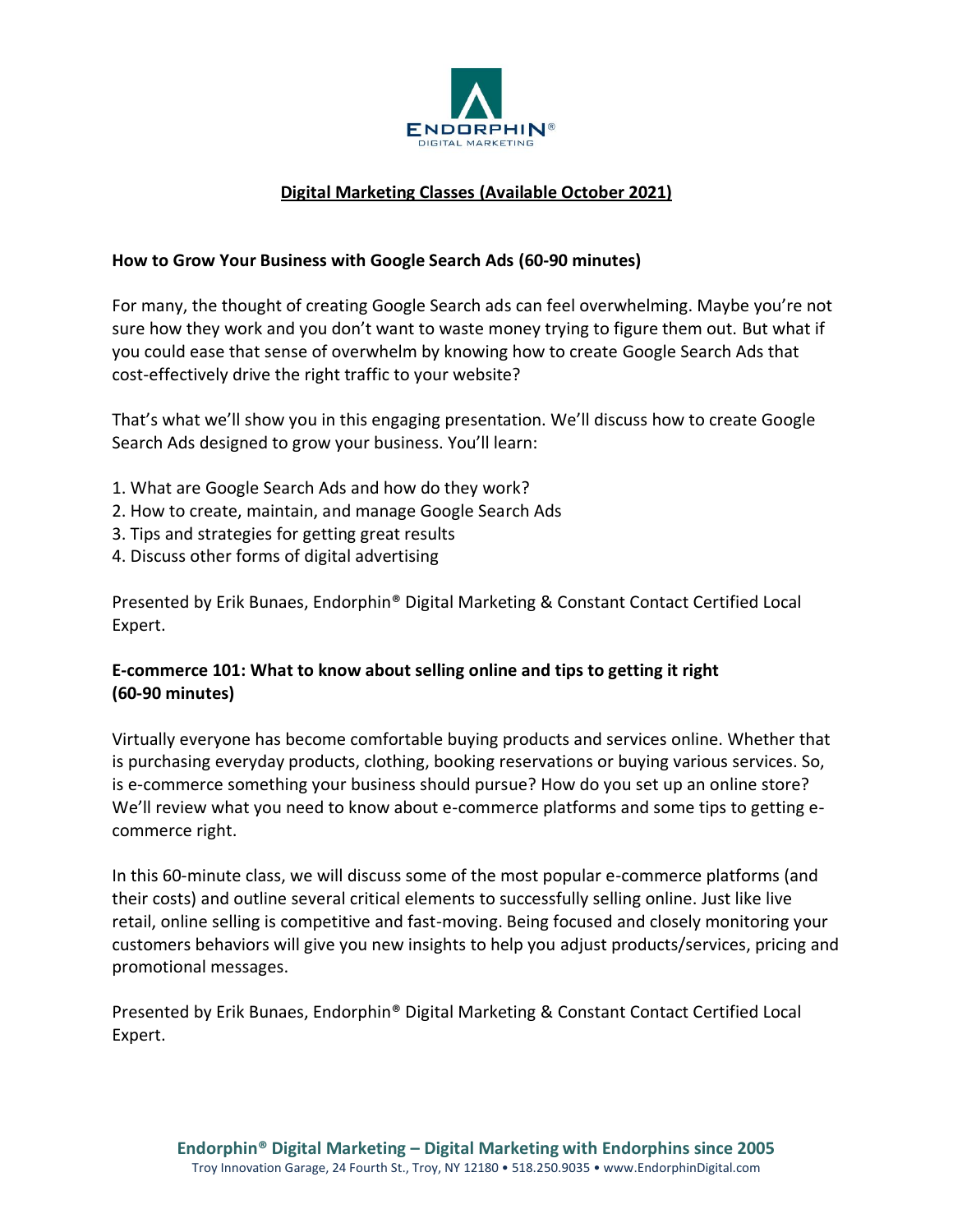

## **Getting Found More & Driving More Visitors to Your Website (60-90 minutes)**

We have a great session on website marketing for small business owners and marketing managers. In this class, we will discuss several key factors in improving how you increase your visibility on the web, getting found more in search engines and driving more visitors to your website. While this class includes an introduction to discipline of search engine optimization, there is a lot more to it than just keyword analysis.

Search Engine Optimization (SEO) is a complex, competitive and rapidly evolving component of digital marketing. There are a number of different strategies and elements of SEO and several of the key elements will be discussed in this webinar designed for beginning SEO practitioners. Topics include: SEO elements on your web page, SEO elements in your website code and other key SEO factors.

You will walk away from this webinar with an understanding on SEO along with several valuable resources on search engine optimization, including a one-page SEO Tip Sheet.

Presented by: Erik Bunaes, President, Endorphin® Digital Marketing & Constant Contact Certified Local Expert.

#### **Reaching Your Customer through Email Marketing (60-90 minutes)**

What's the most efficient, effective and affordable way to stay connected with your customers? Email marketing. Among all the digital channels available to your business, email marketing boasts the strongest return on your investment. Join us as we discuss using email marketing to your business's advantage, and what email content will resonate most with your audience.

We'll learn:

- 1. The economic benefits and impact of email marketing
- 2. The key basics of email marketing
- 3. Best practices for creating compelling content
- 4. Tips to getting started with email automation

You will walk away from this webinar with several valuable resources on email and digital marketing to use in your own business.

Presented by: Erik Bunaes, President, Endorphin® Digital Marketing & Constant Contact Certified Local Expert.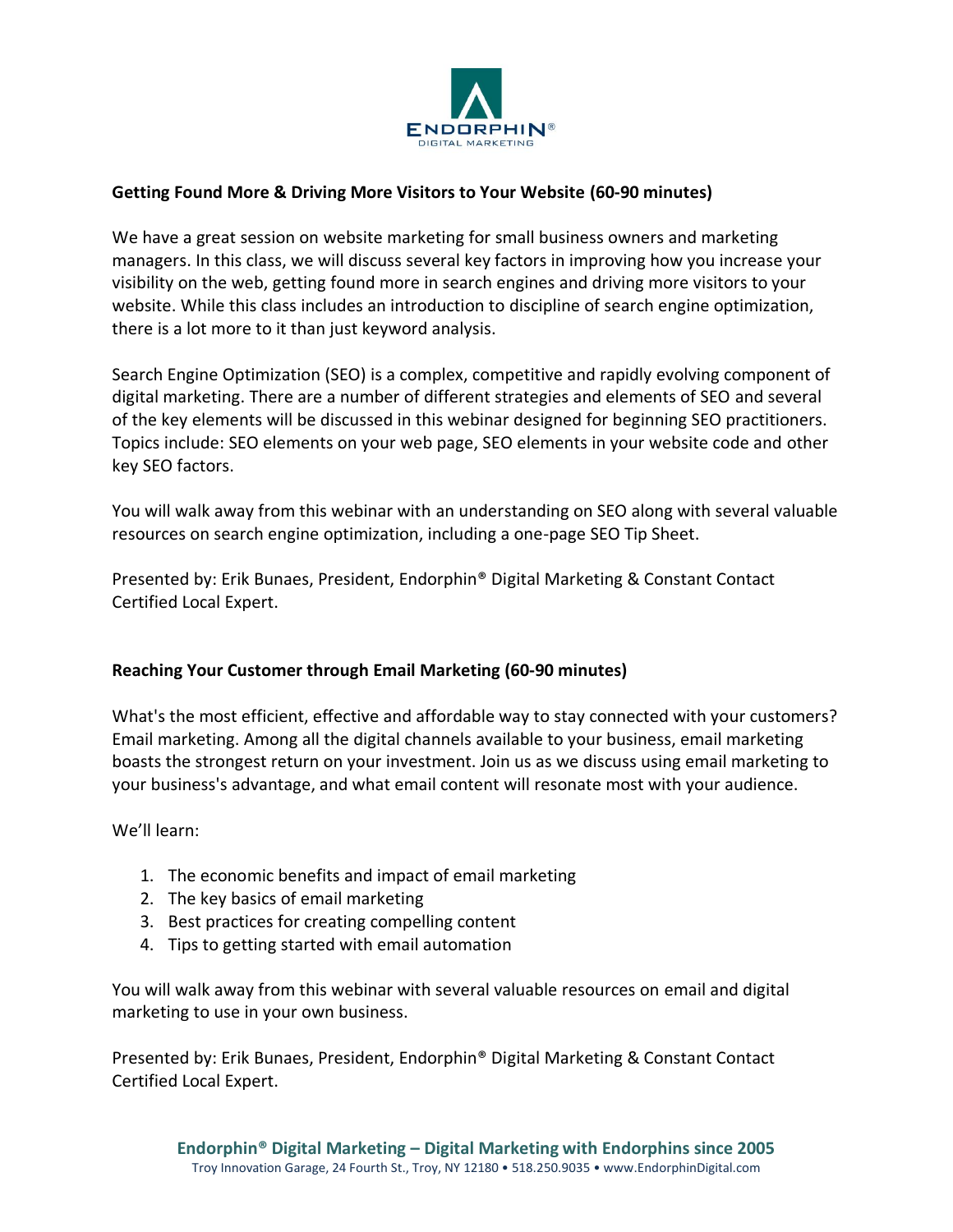

## **Company Branding 101: How to successfully brand your business so people remember you when they need what you sell? (60-90 minutes)**

With so many companies and competitors already out there, building a business, and getting customers to know and remember you, is always a challenge. One way to build your business is to build a memorable, distinctive brand. But the question is, how do we go about doing this?

Branding an organization is certainly an art, but there is definitely a process and some clear steps to take to building a unique brand that will help enhance your reputation and increase company name recognition. In this 60-minute session, we will walk you through a process to help you create a new brand (whether this is the first time or you want to rebrand what you have) and show you some helpful tools and resources to make this as easy as possible.

Presented by: Erik Bunaes, President, Endorphin® Digital Marketing & Constant Contact Certified Local Expert.

# **E-Business for Small & Mid-Sized Businesses (Getting Started Class - 60-90 minutes)**

What are the best tools to get more out of our online marketing? This is a question that we hear on a regular basis. It's a simple question but one that opens a can of worms. As everyone knows, there are lots of options when it comes to digital marketing and every company has different needs and goals. There is just no one size fits all solution for every organization.

Rather than learning about any particular tool or service, we will show you exactly how the online marketing world works and teach you a 5-step e-busines process that works. Within each step, we'll show you several tools that work well for small and mid-sized businesses.

This seminar is designed for the owners/leaders of new or small businesses that are just getting started on their e-business or online marketing journey. We'll keep the conversation focused on concrete steps you can take back and put into action from day #1.

Presented by Erik Bunaes, President, Endorphin® Digital Marketing & Constant Contact Certified Local Expert.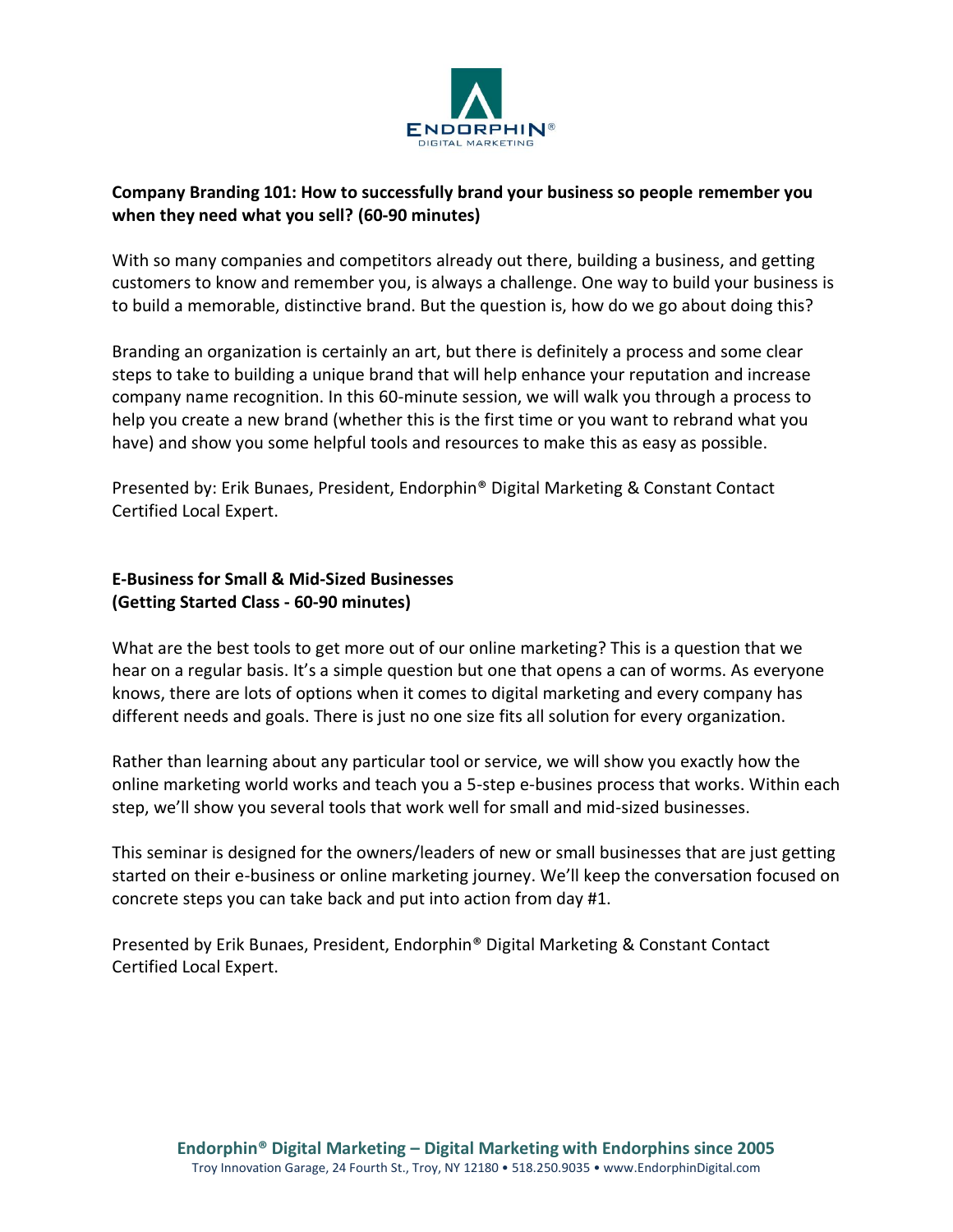

## **E-Business for Small & Mid-Sized Businesses (Intermediate Level Class - 60-90 minutes)**

In the Intermediate level e-business class, we take a deeper dive into our 5-step e-business process and explore more closely the specific ways to generate more visibility with new potential customers (people you don't know) along with moving people you do know towards becoming paying customers. We'll show a concrete process with examples on this process.

In this Intermediate level class, we assume your organization has a website as well as some ongoing social media and email marketing and perhaps digital advertising activity. The question for these people is often "We're doing all these things already, but how can we improve it and generate more leads and sales?" This class will answer that question.

Presented by Erik Bunaes, President, Endorphin® Digital Marketing & Constant Contact Certified Local Expert.

## **What Are Keywords & How Do You Choose Them? (60-90 minutes)**

Search engine optimization (SEO) is an important part of every company's marketing strategy. Keywords are one of the most important parts of SEO. However, keyword selection can be complicated and challenging because there are many considerations and best practices to understand when selecting and implementing keywords on a website.

This class will help you better understand keywords and how to select and use the best keywords for your organization. We'll discuss these key topics: defining, selecting and implementing keywords. Common pitfalls to avoid when selecting and adding keywords to your website. We'll also briefly discuss keyword mapping and what constitutes the penaltyproducing practice of keyword stuffing.

You will walk away from this webinar with a better understanding of this very important SEO practice along with several useful resources and articles to assist with this topic.

This is a great class for small business owners, digital marketers and digital marketing managers who are looking to take their website performance and SEO to the next level.

Presented by Erik Bunaes, President, Endorphin® Digital Marketing & Constant Contact Certified Local Expert.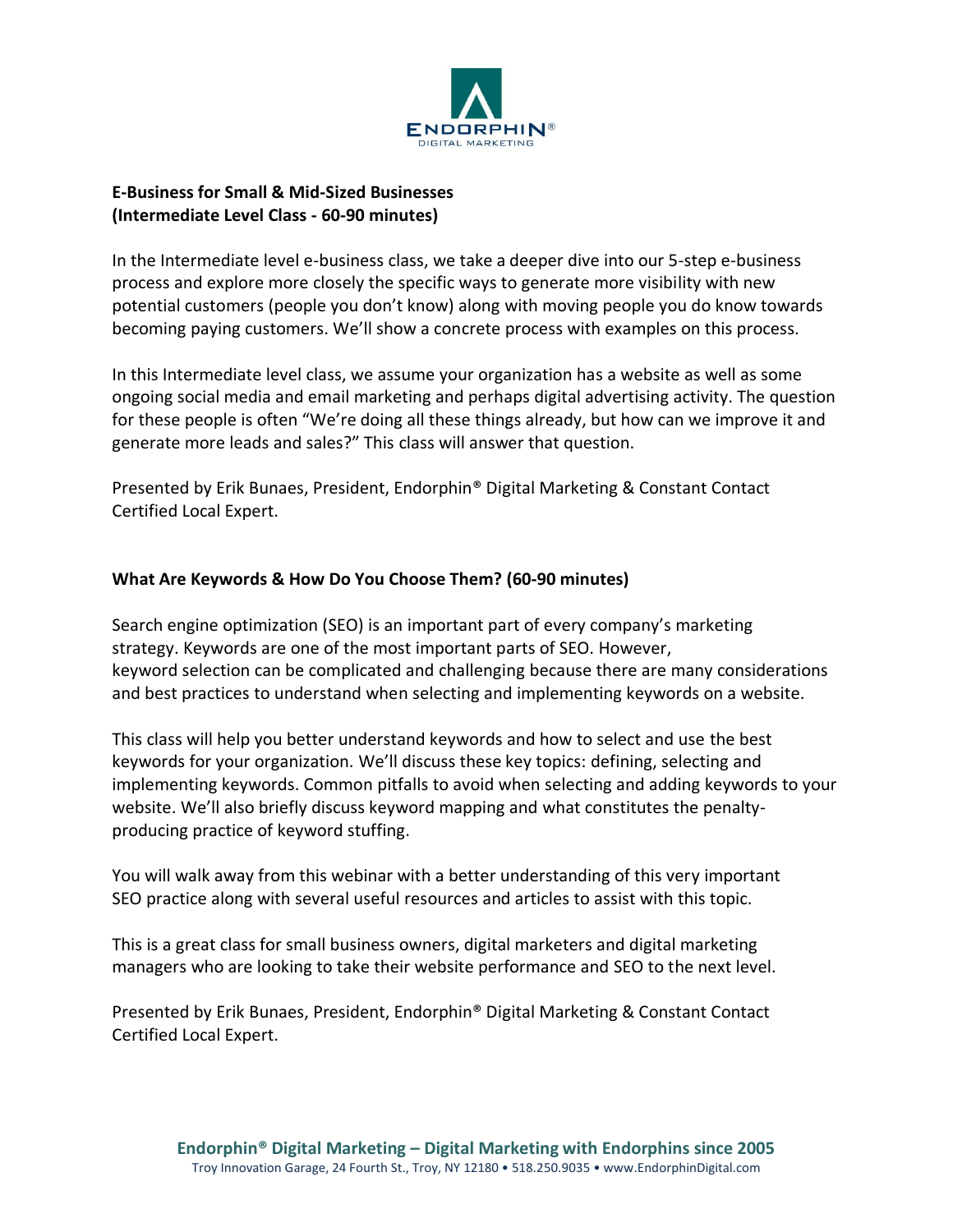

## **E-commerce 101: Setting-up, Managing & Marketing Online Shopping (60-90 minutes)**

In 2021, virtually everybody has become comfortable buying products and services online. Whether that is purchasing everyday products, booking reservations, paying bills or buying various services, the online world is here to stay.

So, is e-commerce something your business should pursue? What goes into setting up and operating an online store? And how do you market your products to reach your customers?

In this 60-minute class, we will discuss Shopify, one of the most popular e-commerce platforms. This will include a review of the Product Database and the product information you will need to build and manage your online store. We will also discuss product fulfillment which includes shipping your products and handling inventory. Lastly, we will discuss several important tips to help you market your online store.

Presented by Erik Bunaes, Endorphin® Digital Marketing & Constant Contact Certified Local Expert.

#### **Social Media for Business: A Review & Game Plan for 2021 (60-90 minutes)**

Many of us use social media in our personal lives, but social media for promoting our business is a different animal. Company Pages work differently than personal profiles and so our strategy and behavior need a different approach.

This class will help you better understand which social platforms might be best for your business. Not all social media platforms are the same and not all of them are a good fit for every business. We'll discuss these key topics: which social media platform should your business focus on, what is the typical demographic on each platform, types of posts which work well and other tips to be successful.

You will walk away from this webinar with a better understanding of today's social media marketing and the tactics which will help you be successful.

This is a great class for small business owners, digital marketers and digital marketing managers who are looking to take their marketing to the next level with social media. 

Presented by Erik Bunaes, President, Endorphin® Digital Marketing & Constant Contact Certified Local Expert.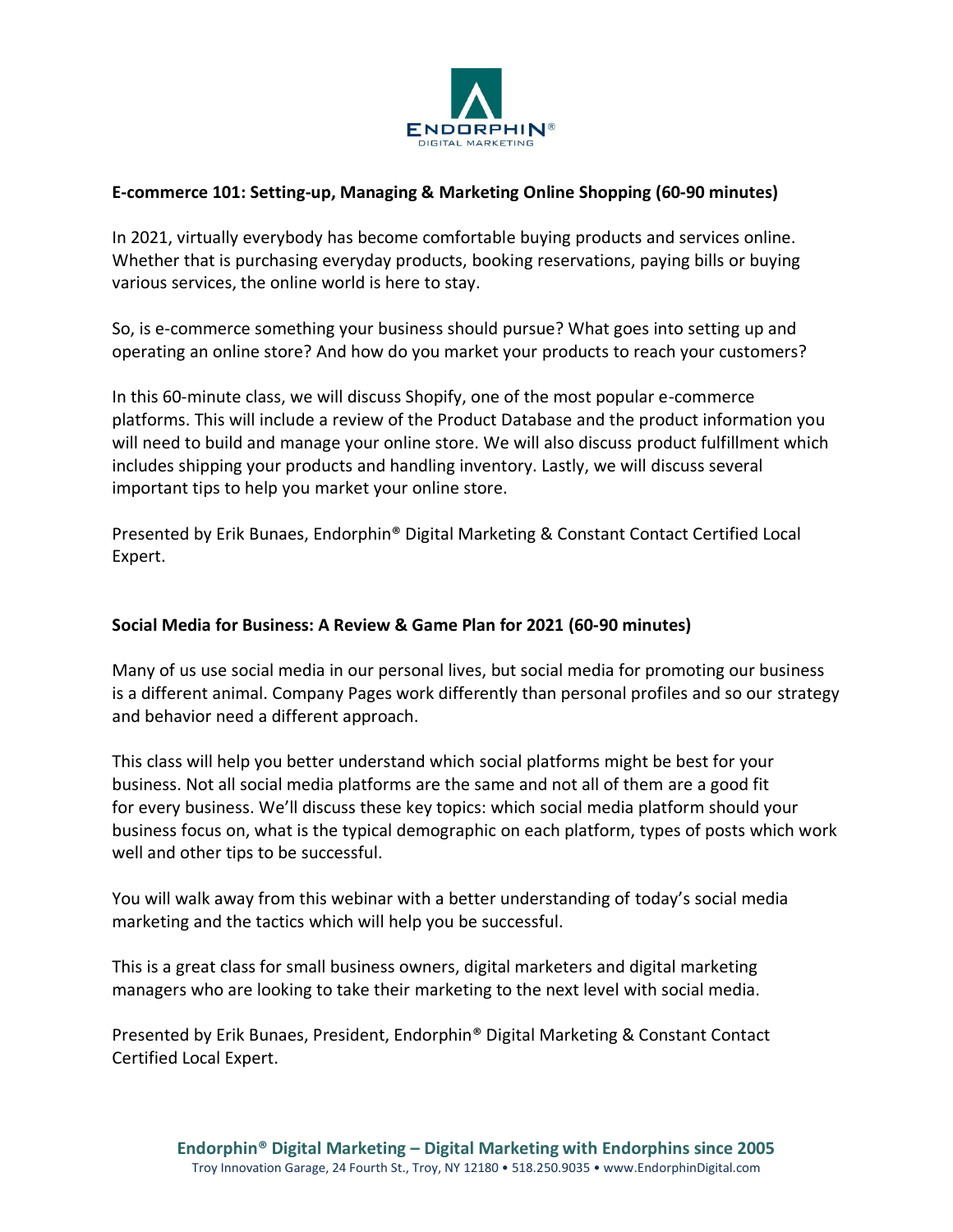

## **LinkedIn for Business: The Powerful Online Rolodex (1 to 3 hour classes/trainings available)**

This educational session is designed for people who are familiar with LinkedIn but looking for a more purposeful, systematic approach to using it. If you have a profile on LinkedIn and want to truly understand what to do beyond that, this session is for you.

We will review some specific and important features of LinkedIn and discuss how to customize your profile. In addition to examining the mechanics of LinkedIn, we will discuss the general culture and best practices of using it for networking, sales and marketing purposes.

In this workshop, we will discuss the anatomy of LinkedIn Profiles, Groups and Company Pages. Perhaps more importantly, we will explain best practices and show you how experts regularly use LinkedIn to achieve their goals.

#### **Setting-up & Using LinkedIn:**

- 1. Building a LinkedIn profile
- 2. Building your network of connections
- 3. Using LinkedIn to attract new connections and start more conversations
- 4. Using Groups & Company Pages
- 5. LinkedIn settings and other tips

#### **Benefits of Attending this Workshop:**

- 1. Gain understanding of LinkedIn features and functions.
- 2. Learn important uses of LinkedIn beyond building a profile and adding connections.
- 3. Learn effective strategies for pro-actively marketing your business using LinkedIn.
- 4. Learn how sales experts regularly use LinkedIn to build relationships and gain widespread exposure for themselves, their companies and their products and services.
- 5. Get answers to all your questions about how LinkedIn works and how to use it.

Presented by Erik Bunaes, President, Endorphin® Digital Marketing & Constant Contact Certified Local Expert.